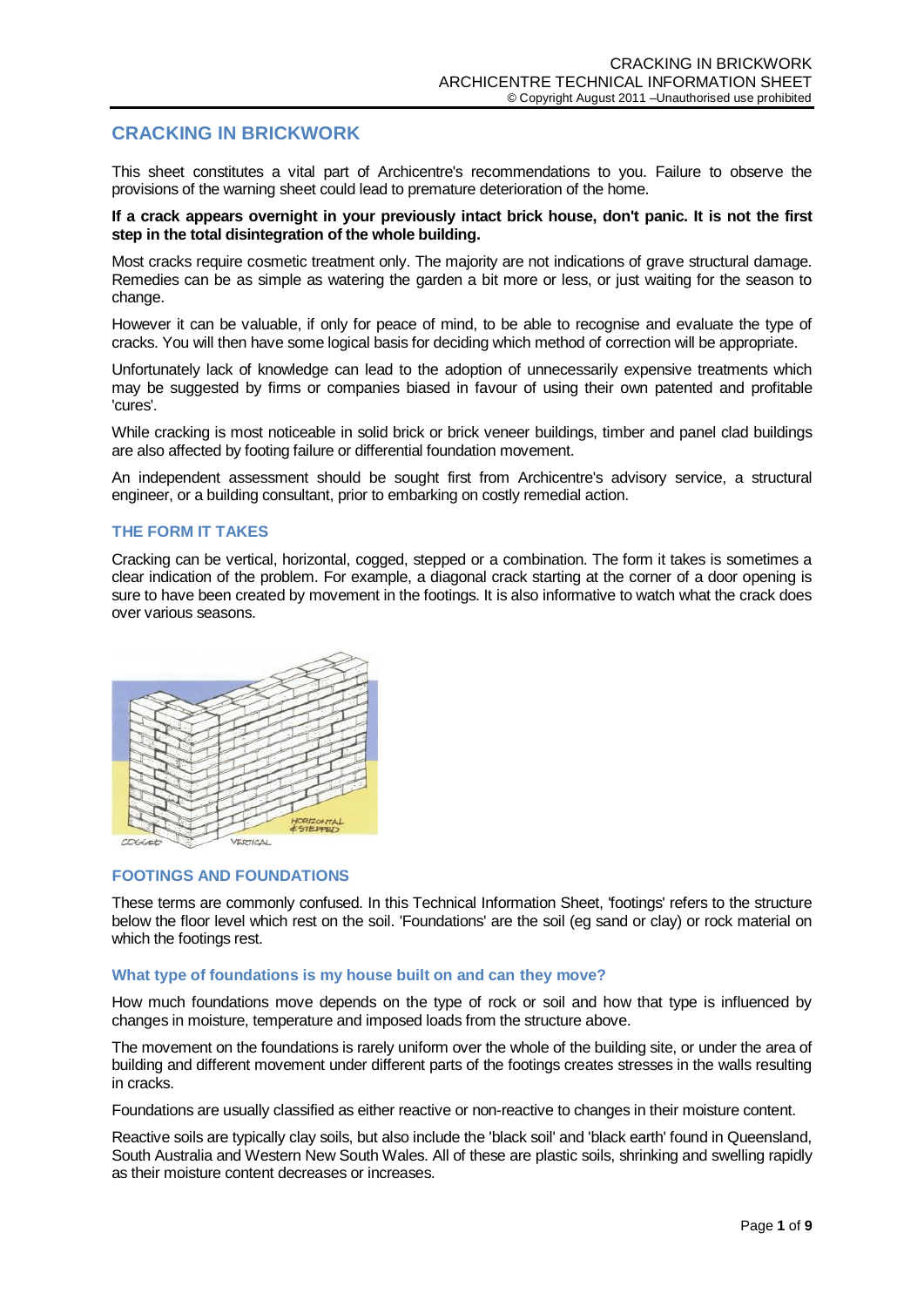Changes in the soil moisture content can cause deformation (a change in volume), particularly in modern houses with concrete slab floors. For example, reactive clays may swell and retain moisture when saturated, and shrink and collapse when water is removed from them by excessive evaporation during seasonal dry periods or periods of drought, or by the action of trees.

Non-reactive soils are such soils as rock, gravel, shale, phyllite or sand, whose volume does not increase or decrease with changes in the moisture content.

The Building or Engineers Department of your local Council, Shire or Building Authority should be able to provide information for you on the type of soil your house is built on. Your property may have had a geotechnical investigation as part of a building development permit submission. This information can be useful in determining the required remedial action, as cracking caused by drying out of normal reactive soils can often be simply remedied, whereas owners of houses built on very reactive soils or on filled land which has subsided permanently, may have to pursue more elaborate solutions such as underpinning.

#### **Different types of soil move, but what causes them to move? What are the remedies?**

### **1. Moisture movement in reactive soils**

Experts suggest that changes in the water content of clay-type soils cause up to 90% of all cracking problems in houses. So what factors affect the water content in the soil?

### **(a) Migration of moisture**

The movement of moisture beneath a building can produce the phenomenon known as long term dome and saucer effect.

The dome effect is a slow heaving of the soil caused by movement of moisture from the perimeter of the house to its centre, and the saucer effect is moisture moving in the opposite direction, from the centre towards the perimeter. Extended periods of severe drought are likely to result in perimeter drying and the doming effect, while rehydration once the drought has broken, or during periods of extreme and persistent wet, are likely to result in the reverse saucer effect. Unfortunately both actions may cause cracking.



The dome effect causes the walls to tilt outwards and the restraining influence of the roof produces horizontal cracks on the outside wall. These will be wider on the outside surface rather than the inner.

The long term saucer effect causes the external walls to tilt inwards and partition walls to sag. Cracking may be similar to that seen with the dome effect but the width of the cracks will be greater on the internal surface of the walls.

The most economical solution, and one which gives good results where damage is not too severe, is to improve the sub-floor ventilation so that the atmospheric conditions under the floor and those outside are not too different.

It is worthwhile understanding that while impermeable paths or paving around a home can mitigate seasonal drying and saturation, after the cessation of extended periods of either condition they can also slow down the soil's return to its 'normal' condition and reduce the benefits of supplementary perimeter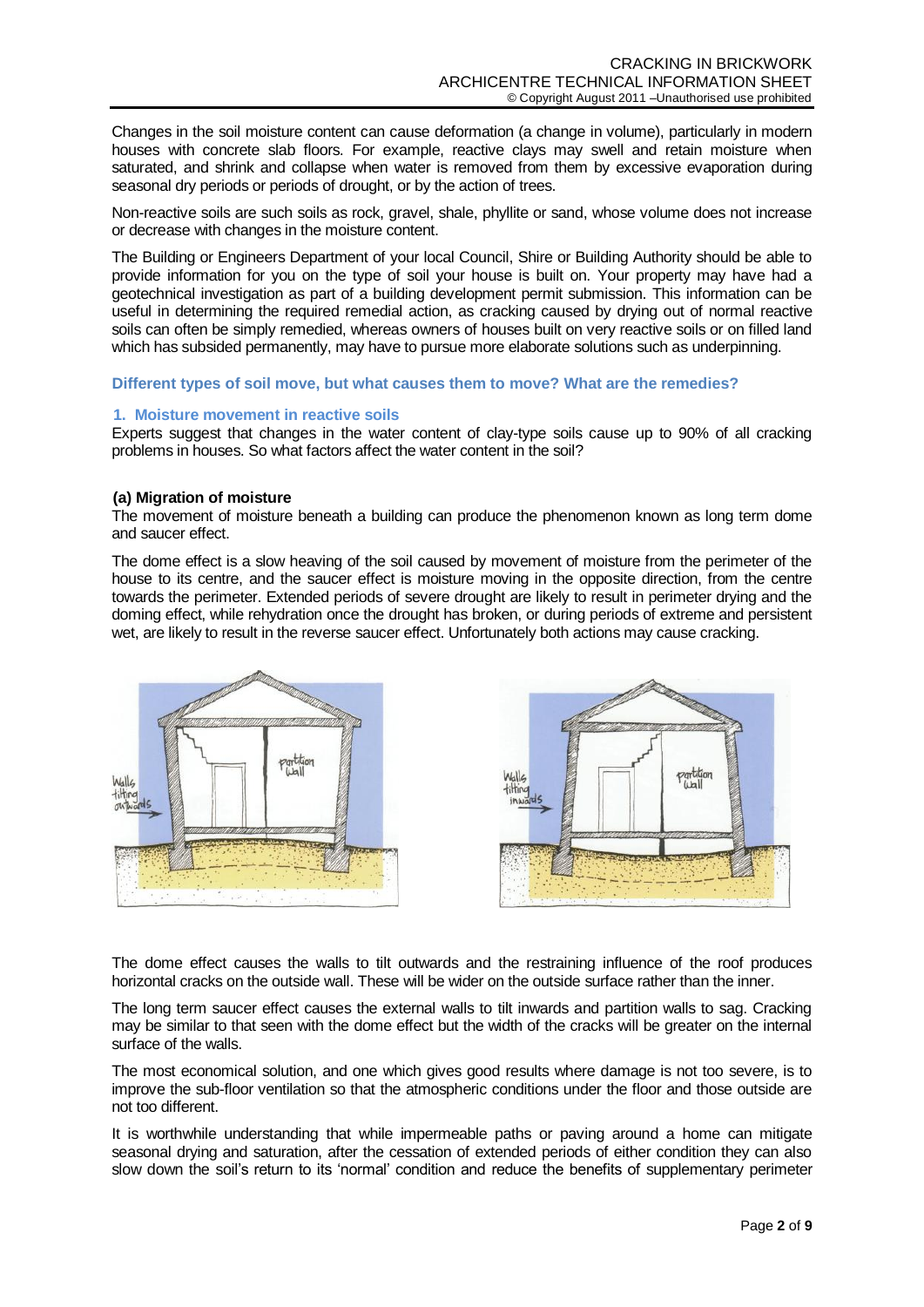watering.

# **(b). Water extracted by trees and shrubs**

The greatest damage occurs when trees are planted close to the building after construction.

Contrary to popular belief, it is rarely the growth or uplift of the tap roots of big trees which disturb the foundations. The damage is done by the plant roots extracting considerable quantities of moisture from the soil, which reduces the volume of the soil, causing footings to subside in that area and cracks in the masonry to appear.

This phenomenon is known as tree drying settlement. The way it works is the tree takes water from the soil by a system of fine hair-like roots. The moisture is then transported to the trunk of the tree via the main tap roots. The astonishing fact is that, depending on the type and age of the tree, this fine root system can extend over several hundred metres, and the amount of water transpired daily by a tree can be several hundred litres.

A more commonly accepted formula is that a tree's root system will extend for a horizontal distance equal to its height. In a line of trees, where competition for water exists, the horizontal root spread is one and half times the tree height.

Of course, if the water available in the soil is sufficient to meet the tree's transpiration rate, no damage will occur. But a dry season, even in a temperate zone, can alter this balance.

Extended drought periods can significantly increase any effect. It is important to note that during prolonged periods of drought, particularly when these coincide with water restrictions, the foundation material around buildings can be exposed to persistent drying and shrinkage which may further exacerbate the potential for cracking.

It is also important to remember that tree roots do not recognise a property's boundaries; trees on your neighbours' properties will seek out moisture from every possible direction, just as your trees' roots may trespass on your neighbours'. Successful remedial action may require the fostering of good neighbourly relations.



Diagram 3 on the next page shows the typical damage resulting from a large tree having been planted too close to the footings at a corner of a brick house – the tree has extracted the moisture from around and under the corner, resulting in subsidence. A tree root barrier would have restricted the spread of the roots and therefore the consequential water extraction form the soil under the footings.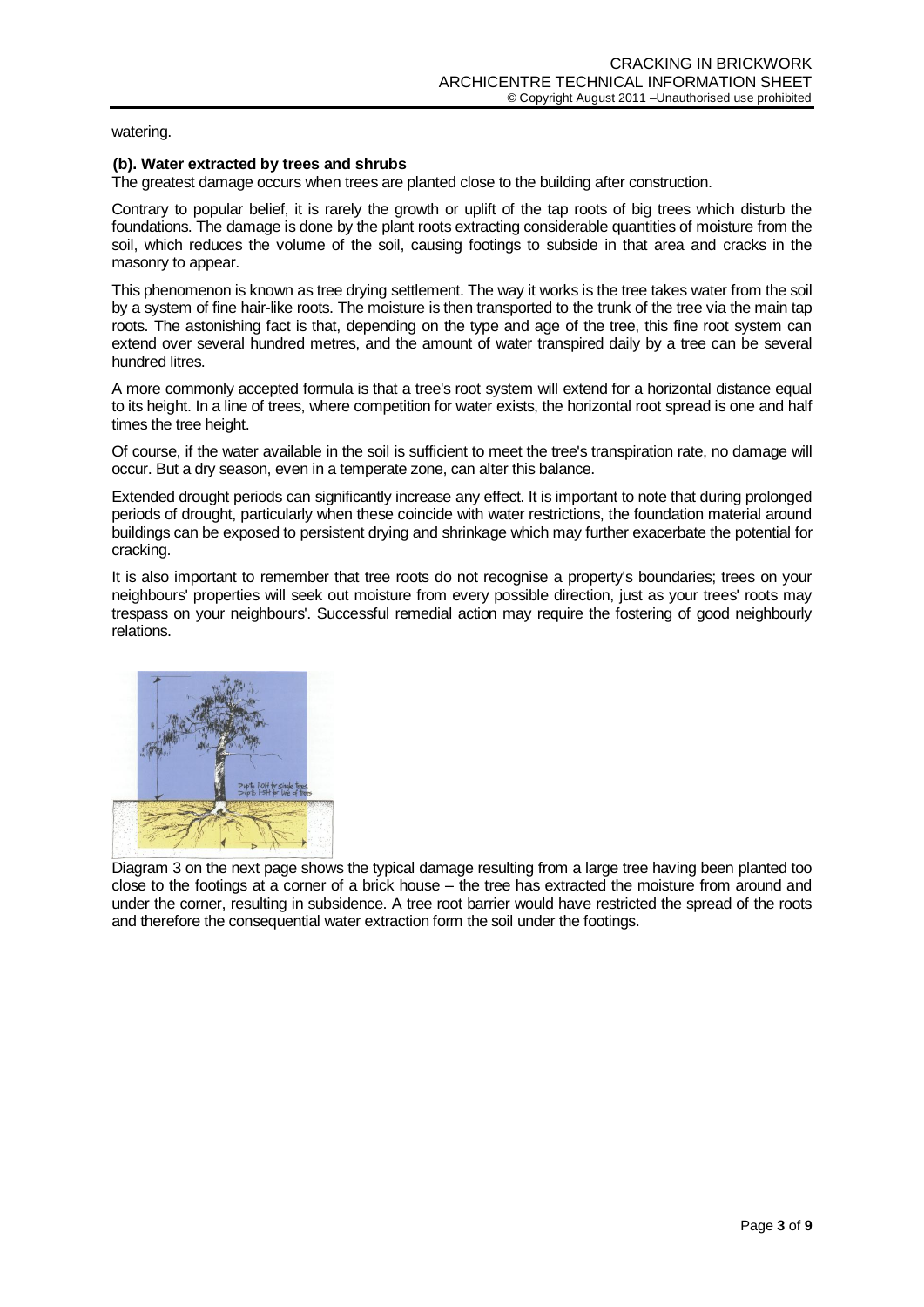

# **Planting trees**

When planning to plant trees, it is important to also consider the strength of the footings under the house. For example, an old brick house with stone footings on a clay foundation offers little resistance to drying settlement, whereas a well designed concrete slab may tolerate even a heavily planted garden. Knowing your building's footing type is important. As a rule of thumb, trees should be planted at a distance from the house equivalent to their mature height, although trees may be planted closer and culled as they grow as part of on-going garden maintenance.

#### **Removing trees**

Well established trees are an asset to most properties. It is important to understand their growth pattern, particularly when moving into a new home, this way through careful and informed tree management and watering routines, you may be able to avoid the need for outright removal.

It is also important to understand that by removing a large well established tree, you may also be significantly altering the ground conditions, as the moisture levels adjust and the ground settles over time around the void left by the now-removed tree and its decaying tree roots, which can in turn result in further cracking, or cracking in other parts of the property.

We recommend seeking expert advice before arranging for the removal of mature trees.

#### **Appropriate tree selection**

The following is a list of common trees and plants of which to be wary. The list is not meant to be totally comprehensive but can be taken as a general guide. Further information may be available from your local building authority or plant nursery.

(Note: Height of tree and spread of roots can vary dramatically from region to region depending on climate, soil type, rainfall, etc.

| Common Name                | <b>Botanical Name</b>   | Mature Height (m) |
|----------------------------|-------------------------|-------------------|
| African tulip tree         | Spathodea campanulata   | $6 - 15$          |
| Athel tree                 | Tamaris aphylla         | Up to 6           |
| <b>Bamboos</b>             | Phyllastachus species   | variable          |
| Black bean                 | Castanospermum australe | $9 - 18$          |
| Black locust/ False acacia | Robinia pseudoacacia    | $9 - 15$          |
| Bougainvilleas             | Bougainvillea species   | variable          |
| Brush box                  | Tristania conferta      | $10 - 40$         |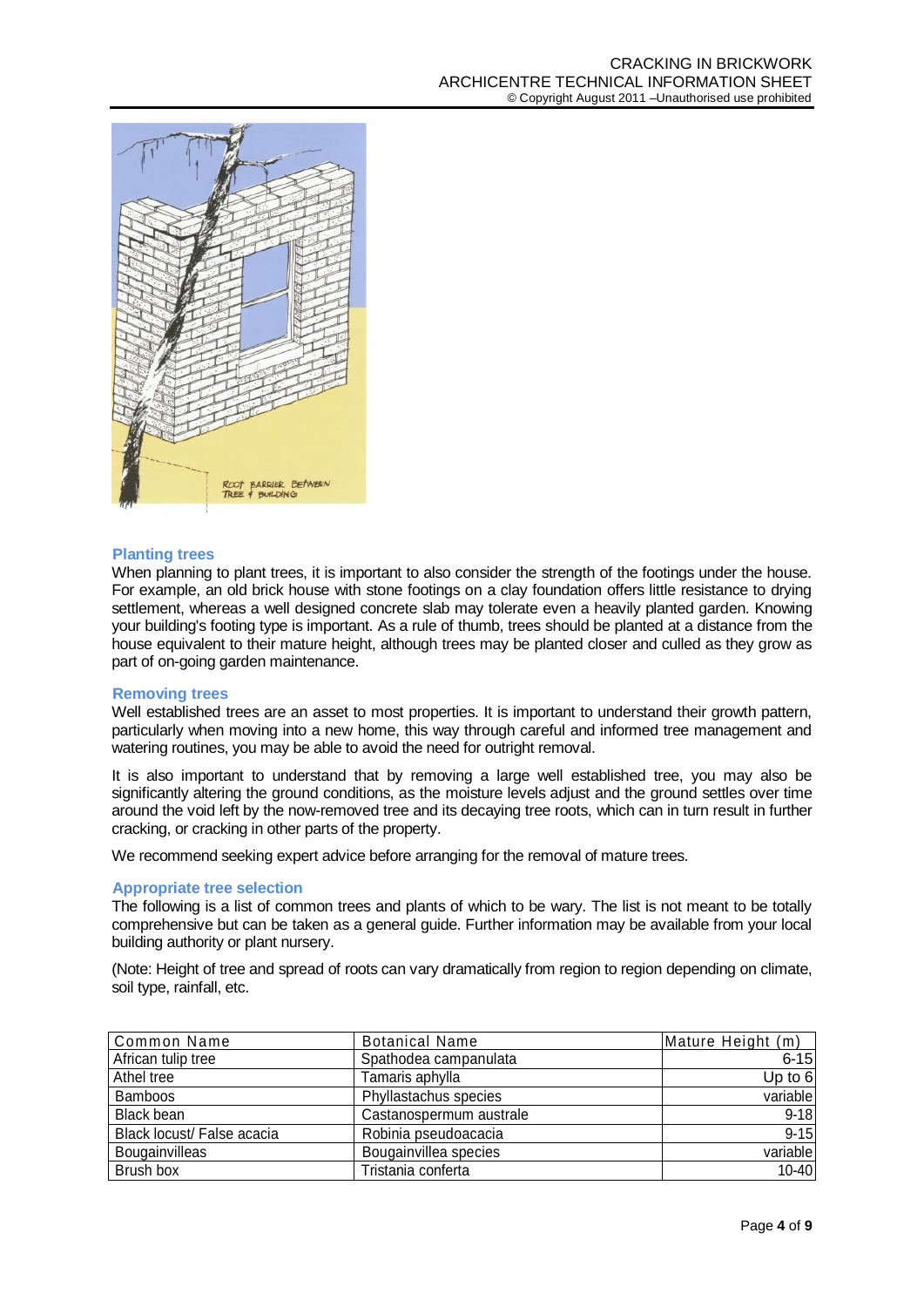CRACKING IN BRICKWORK ARCHICENTRE TECHNICAL INFORMATION SHEET © Copyright August 2011 –Unauthorised use prohibited

| <b>Bunya</b>            | Araucaria species        | 30-60       |
|-------------------------|--------------------------|-------------|
| Camphor laurel          | Cinnamonum camphora      | $6 - 15$    |
| Cedars                  | Cedrus species           | variable    |
| Claret ash              | Fraxinus "Raywood"       | $9 - 15$    |
| Coral trees             | Erythrina species        | Up to 24    |
| Cypress                 | Cupressus species        | variable    |
| Date palms              | Phoenix species          | variable    |
| Desert ash              | Fraxinus oxycarpa        | $9 - 15$    |
| <b>Elms</b>             | <b>Ulmus</b> species     | Up to 30    |
| English ash             | Fraxinus excelsior       | Up to 20    |
| Figs                    | Ficus species            | Up to 30    |
| Flame tree              | Brachychiton acerifolium | $6 - 30$    |
| Gum tree (most species) | Eucalyptus species       | Up to 60    |
| <b>Hackberry</b>        | Celtis species           | Up to 24    |
| <b>Hollies</b>          | llex species             | Up to 12    |
| Hoop pine               | Araucaria species        | 30-60       |
| Jacaranda               | Jacaranda mimosaepholia  | $5 - 12$    |
| Kanuka box              | Tristaniopsis laurina    | $5 - 15$    |
| Magnolias               | Magnolia species         | variable    |
| Mango                   | Mangifera indica         | $10 - 18$   |
| Norfolk Island Pine     | Araucaria species        | 30-60       |
| <b>Oaks</b>             | Quercus species          | Up to 20    |
| Pampas grass            | Cortaderia selloana      | $2.5 - 3.5$ |
| Pepper tree             | Schinus molle            | $6 - 15$    |
| Pines                   | Pinus species            | Up to $30$  |
| Planes                  | Platanus species         | 15-36       |
| Poinciana               | Delonix regia            | variable    |
| Poplars                 | Populus species          | Up to 30    |
| Privets                 | Ligustrum species        | Up to 8     |
| Pyramid tree            | Lagunaria patersonia     | $6 - 12$    |
| Rhus trees              | Rhus species             | variable    |
| <b>Sheoaks</b>          | Casuarina species        | 12-30       |
| Smooth barked apple     | Angophora costata        | 15-24       |
| Southern silky oak      | Grevillea robusta        | $15 - 30$   |
| Swamp cypress           | Taxodium distichum       | Up to 30    |
| Tipuana                 | Tipuana tipu             | $10 - 20$   |
| Umbrella tree           | Schefflera actinophylla  | Up to 8     |
| <b>Willows</b>          | <b>Salix Species</b>     | $9 - 15$    |

# **(c) Damage caused by solar radiation**

While drying out of soil by trees is one of the most common reasons for cracking in brickwork, some clays are also very susceptible to drying out by direct solar radiation, ie, the sun on the ground.

The northern facing wall is the most likely to be affected and stepped diagonal cracking is the most common symptom, usually occurring at the north east and north west corner of the building.

Again underpinning should be considered only as a last resort and more simple remedies tried first.

#### **Some remedies**

Now the good news: if you take moisture out of clay soils, you can put it back.

Mulching of garden beds around the house will cut down loss of moisture by solar radiation and evaporation. Another measure is to provide an impermeable ground cover around the house together with a vertical impermeable barrier or border which should preferably be taken down to a depth where the moisture content of the soil is constant, approximately 300mm to 600mm.

In one case seen by Archicentre, a row of large trees within 3 metres of a house had, during a prolonged dry spell, caused substantial cracking and distortion of the wall nearest to them. The trees were removed and the area flooded with water. Within two months the clay soil had absorbed the water and heaved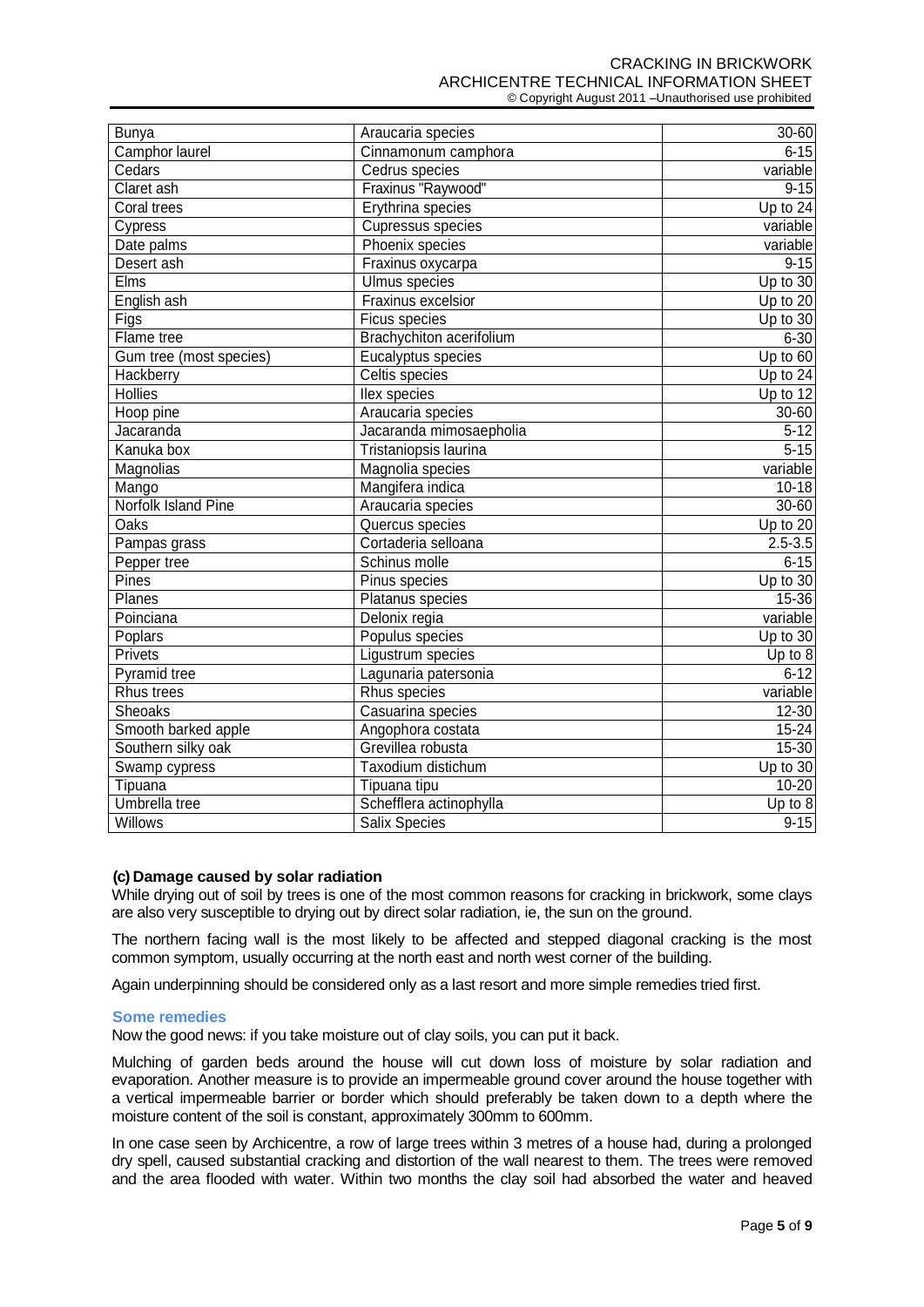some 35mm to the original position, closing nearly all the gaps completely.

So, if some cracks appear in your house for the first time during a dry season, the best thing is to water the soil close to the building and do nothing more. Wait until after the next wet season and see if they close up by themselves. Try and keep the soil near any large trees constantly moist and don't be tempted to fill the cracks with anything rigid, which will prevent them closing naturally, as more cracking could develop in response elsewhere.

If cracks are more serious, for example large enough to insert one or more fingers, the tree, shrub or root system responsible for the damage should be removed. Pruning is of short term value only. Local flooding of the area will accelerate the heave recovery of the foundations.

Alternatives to cutting down the trees are root barriers made from concrete or other impermeable materials, such as fibre cement sheet wrapped in plastic, inserted between the tree and the affected footing, to a depth greater than the surface root system of the appropriate tree.

Another remedial system aimed at retaining the trees, is to drill holes into the soil with an auger approximately 1.5m deep and close to the wall which has subsided and cracked. Water is then poured into these holes and kept topped up to a constant level to introduce moisture back to the soil. Copper sulphate or other root suppressant chemicals are added to the water to repel the approach of the tree's roots.

In conjunction with this, holes are drilled into the soil on the side of the tree away from the house. These holes are then filled with water and nutrients which will attract tree roots in their general direction.

This system does require maintenance in keeping the holes filled with water (although this could be accomplished with an automatic irrigation system) and replenishing supplies of repellent chemicals and nutrients.

Finally, we come to the remedy known as underpinning, an expensive operation and only to be undertaken if all else fails. Underpinning can mean two things, depending on where the failure has occurred: first, the removal of soil below an existing footing and its replacement with (usually) concrete, and the second, if the footing sub-wall (the section of wall below floor level) is badly damaged, is the removal of the lower defective part of the wall and its replacement with new masonry.

Although underpinning is not a complicated operation, it is slow and awkward and must be done properly to be effective. The new footing system must be designed properly to start with, if future problems are to be avoided. It would be wise to ask to see the Engineer's drawings of any proposal.



It would also be wise to obtain several quotations from firms specialising in underpinning. Ask to see successfully completed jobs and make sure a guarantee will be forthcoming. It is essential that a building permit from a building surveyor be obtained for any underpinning work.

#### **2. Uneven settlement of foundations**

Where a particularly heavy load is placed on the foundation such as a large column, movement may occur as moisture is squeezed out of the soil or the soil readjusts itself. This consolidation will stop when the soil has finally compacted enough to support the load.

Cracks which may result from movement during compaction can be measured to see if and when the movement has ceased.

Then a decision can be made as to whether the cracks may simply be patched up or if the size of the existing footing needs to be increased to support the load i.e. underpinnning.

### **3. Sliding surface layers**

Overloading can also cause shear failure in the soil. The soil can slip in a downward, sidewards and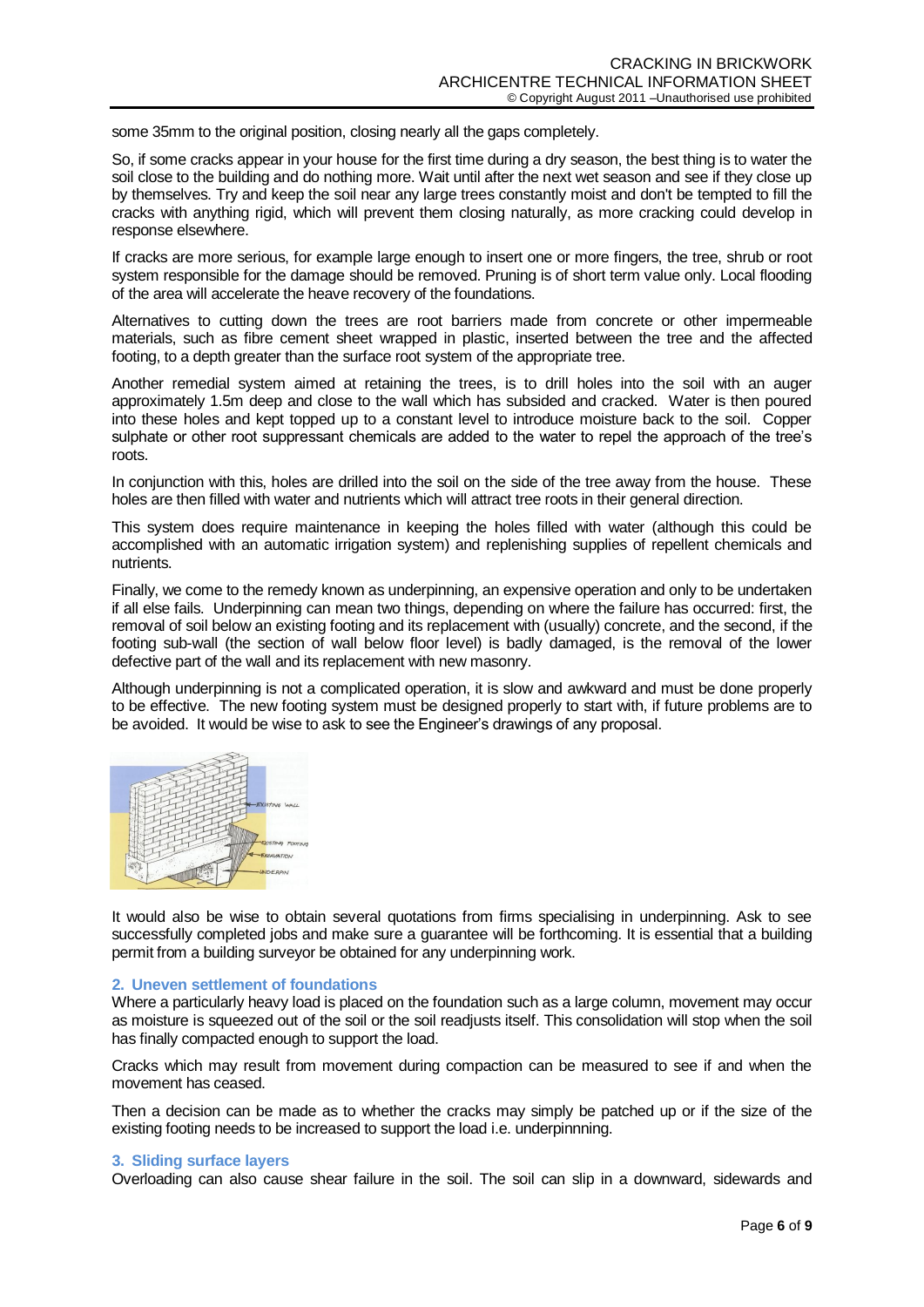upward movement allowing the footings to settle as a result.

A typical example may be caused by an excavation on an adjacent site to a greater depth than the footing, thus robbing it of lateral support and causing it to tilt towards the hole.

Flooding or diversion of natural drainage channels beneath the footing can produce shear failure as some soils, especially clay, lose cohesion when too much water is added to them.

The cracks occurring will more often be vertical than diagonal.

The movement can not only cause damage to service pipes and drains, but damaged pipes and drains may exacerbate the situation, resulting in greater building and service network damage. The in-ground service pipes should be carefully checked for damage. This check should also cover existing drains, down pipes and gutters. Rectifying the source of the failure is important before rectifying building cracks.

### **4. Building on variable foundations**

Finding part-rock, part-shale, or part-clay on a flat site is possible but more probable on a sloping site where part of the slope has been cut into and the material cut out has been used as fill to extend the horizontal surface for the house.

The fill can compress more readily than in-situ material and uneven settlement can 'bend' the house at the point where the two materials meet. The resulting cracks will be vertical, wider at the top than at the bottom.

The remedy may have to be underpinning or some comparable method to spread the load more evenly.

Houses built on fill only will be subject to settlement which will frequently be uneven. If the fill is loose, but not uniformly so over the site, the cracking may be extensive and unpredictable.

Loose but uniform fill can produce either stepped or vertical cracks.

Pier and beam footings can be used to underpin the building or, if the fill is reasonably compact, widening existing strip footings may be sufficient.

Either solution requires design by an engineer and implementation by a reputable underpinning contractor.



# **5. Additions to buildings**

Building an addition onto a house can impose a load intensity on the soil different to that which was there prior to the building works and so cause differential settlement. Even if the loading intensities are similar, the difference in time between when the two settlements occurred can be enough to create cracks.

This may typically result in vertical or cogged cracking occurring near where the new work keys into the old. Cracking between old and new sections can also occur as the new framing timbers naturally shrink and settle during their first few years in service. It is therefore often difficult to conclusively identify the cause of some types of cracking.

Monitoring and measuring the crack to assess when the new settlement is complete and then patching the crack is probably the best method. Again underpinning the new work should only be contemplated in an extreme case.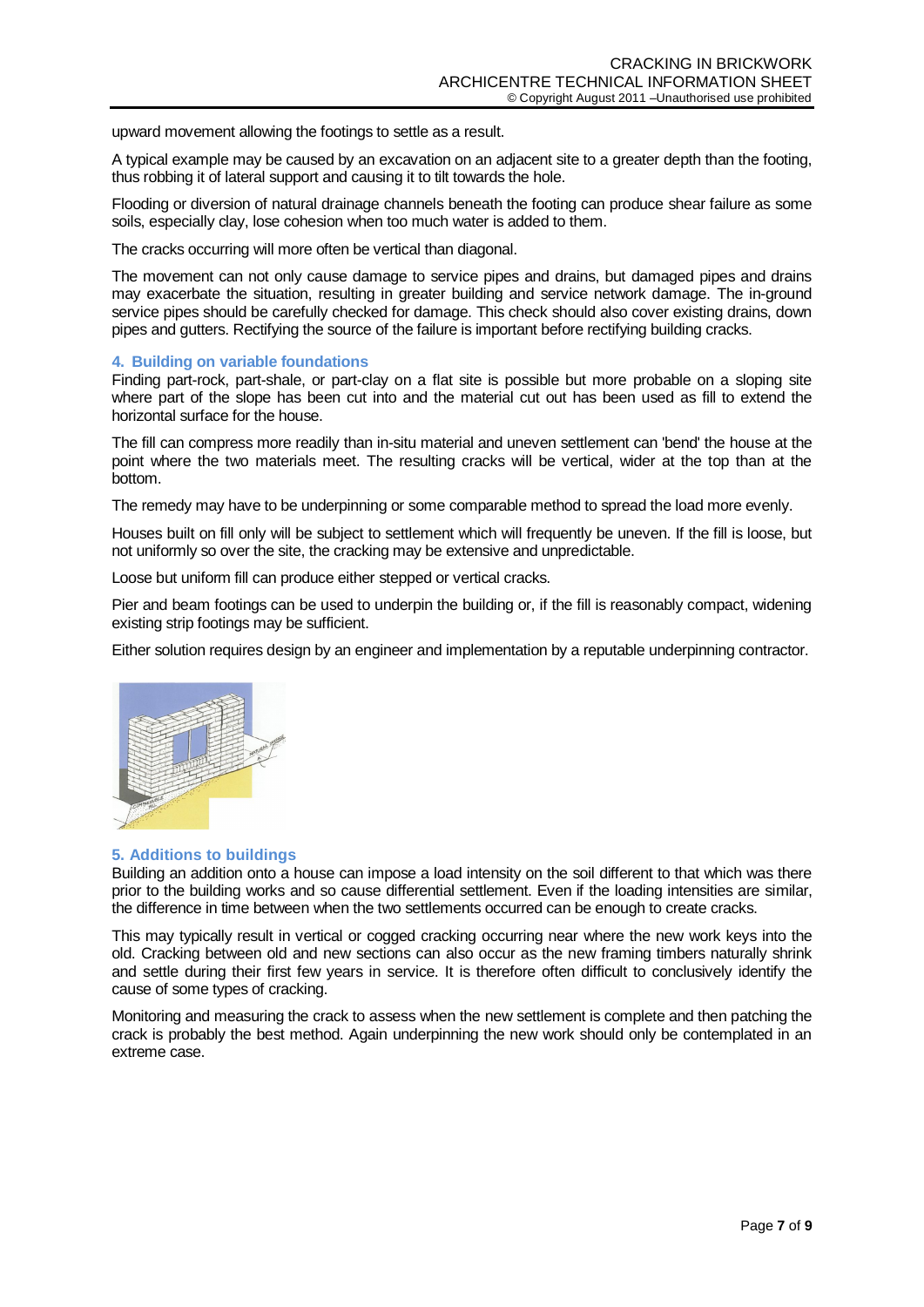



# **6. Excessive vibration**

Damage caused by vibration from earth tremors, heavy traffic or pile driving is fairly rare, however if the vibration is great enough to actually cause the foundation to move, cracking can occur. In this case a rock foundation is not the best as it can easily transmit vibrations to the building.

The cracks show up irregularly and if the source of the vibration can't be removed, a possible remedy is the installation of anti-vibration mats beneath the footings – this is difficult to fit retrospectively but is something to consider if building near a known source of constant vibration. If the source of the vibration is some machine operated within the building, these mats could be placed between the machine and the floor.

# **7. Other causes of cracking**

All the above information relates to cracking associated with movement of the foundations caused in the most part by drying out of the soil, or the changes due to imposed building load.

Statistics compiled by Archicentre show that cracking from other causes is relatively rare, but can occur when various elements of the building itself move, for example; movement of steel frames with brick infill panels or the shrinking of concrete elements. Cracking can also be due to the expansion or shrinkage of the clay brickwork itself.

A word of warning at this point about organisations which offer cure-alls for cracking: Archicentre has found that some of these firms exaggerate the dangers involved with some small cracks and recommend expensive patent treatments or unnecessary underpinning where the cracks might simply respond to a bit of water added to the soil.

Remember that a company offering a particular treatment will probably be biased in favour of using it regardless.

A non-involved, independent, experienced professional such as a structural engineer or architect should be consulted first. They won't be inclined to overlook the more humble remedies, while recommending further professional investigation where appropriate.

# **SOME GENERAL MAINTENANCE TIPS**

- Don't plant trees or allow them to exist closer to the house than their expected mature height, unless their roots are discouraged or contained in some way, as in the systems described.
- Keep the garden and lawns around the house evenly damp throughout the drier months. Don't neglect one side of the house just because nothing much grows in the area.
- Regularly check existing drains, down-pipes, guttering and service piping to ensure no leakages  $\bullet$ occur over the life of the building.
- If you think your house needs underpinning or other building work carried out, make sure you first have an independent assessment undertaken by an architect or engineer. Archicentre can help you here with an inspection and recommendation. Underpinning works will require engineering computations and design and an associated geotechnical (soil) test report. You should then obtain at least three quotations based on a professionally documented scope of works and specification, and make sure you have a firm written contract with the company and appropriate permits if required.